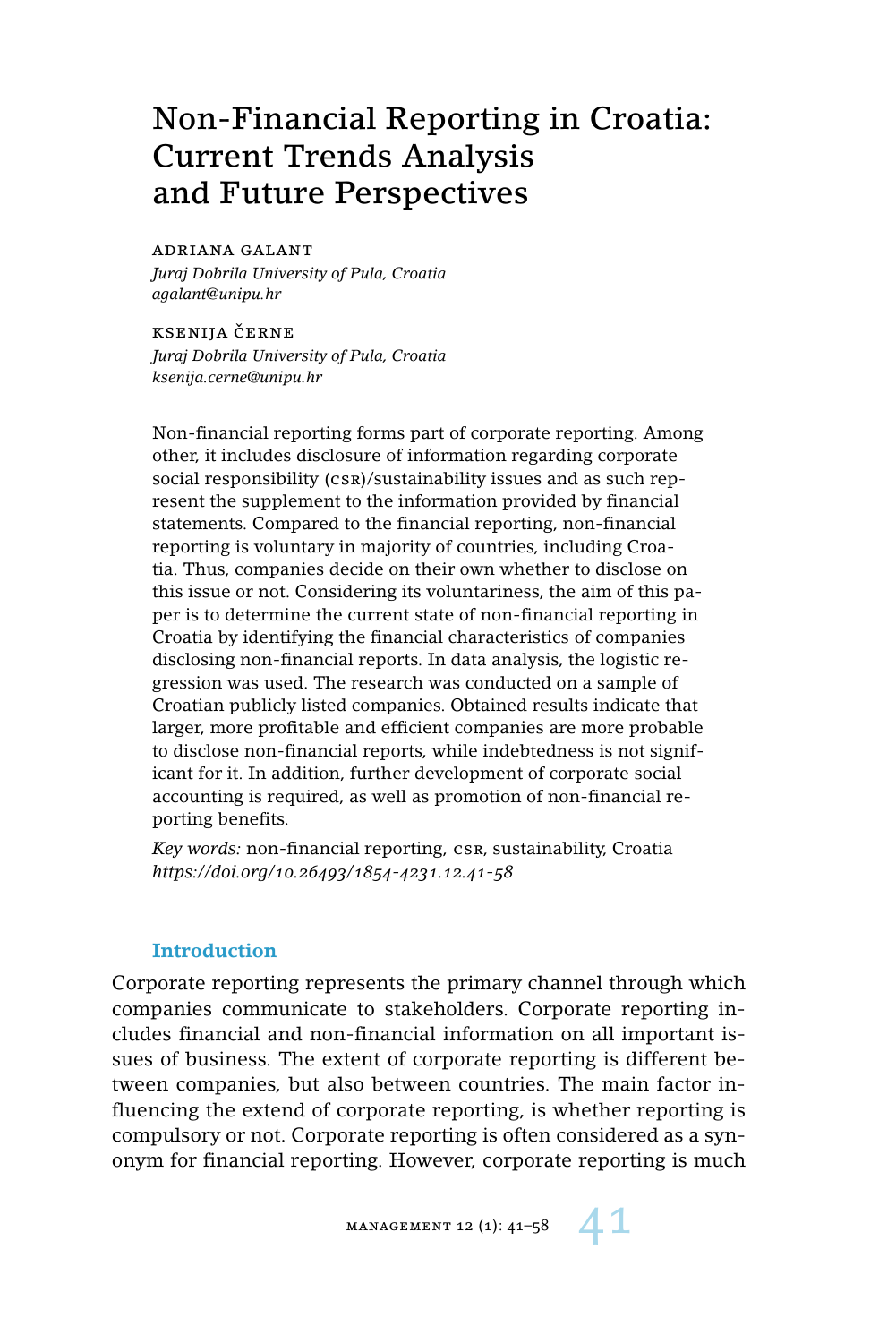wider then financial reporting (Pervan 2009). Financial reporting is the most important and developed part of corporate reporting, but not the only one.

The times when annual (financial) statements, containing only financial information, were sufficient, has passed. New information and reports are needed. According to PwC (2015): 'the term "corporate reporting" refers to the presentation and disclosure aspects – as distinct from accounting/measurement – of the following areas of reporting: integrated reporting, financial reporting, corporate governance, executive remuneration, corporate responsibility and narrative reporting.' Not all of these reporting areas result with standalone reports, since they can be a part of other reports, for example, the information on executives' remuneration can be part of annual report. Also during time, the importance of different areas of reporting has changed. According to Lusher (2013) financial reporting was a priority in the past, non-financial reporting is a priority nowadays, while integrated reporting will increase in the future. Non-financial reporting is defined as follows 'the practice of measuring, disclosing and being accountable to internal and external stakeholders for organisational performance towards the goal of sustainable development' (Ernst&Young 2009). As evident from this definition, non-financial reporting includes disclosure of information on csr/sustainability issues.

The growing importance of non-financial reporting is the result of companies' tendency of being socially responsible. Stakeholders require information on corporate environmental, social and ethical performance of a company (Ernst&Young 2009), which are not fully provided by financial reporting. Thus, financial reports should be extended with non-financial information, or supplemented with new stand-alone reports, in order to comply with all stakeholders' information needs. Additionally, the voluntary disclosure can reduce the information asymmetry between company and investors (Alberts and Günther 2011). On the global level some initiatives for non-financial reporting have been developed. The most known initiatives of this kind are gri initiative and un Global Compact. gri features guidelines for companies to disclose non-financial information regarding sustainability, while un Global Compact requires disclosure of Communication on progress (cop) about implementation of ten sustainability principles. Mostly, implementation of these initiatives is not required by the law. Thus, companies decide on their own whether to implement them and to take part of these global initiatives. Beside the implementation of the GRI initiative and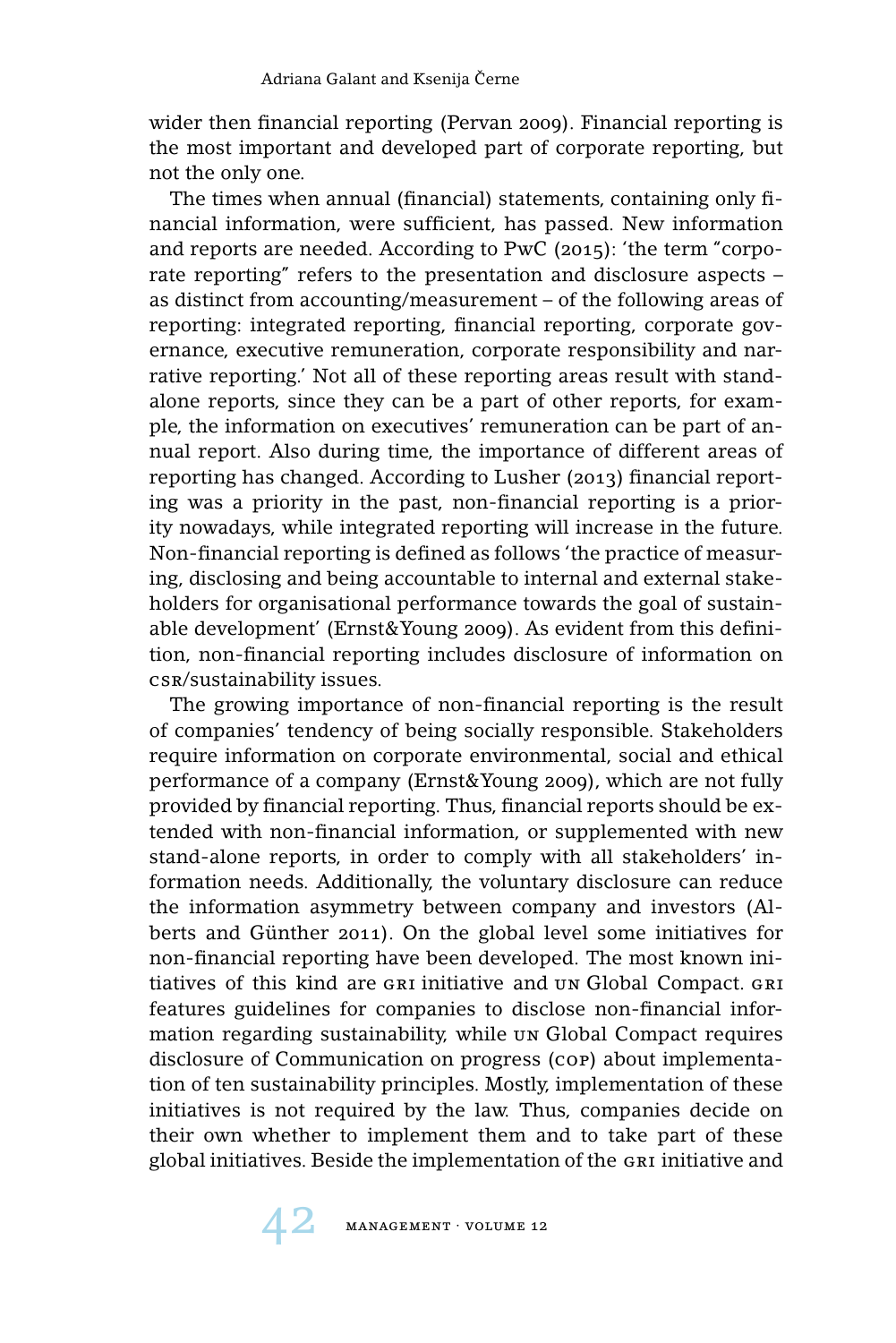participating in the un Global Compact, companies often prepare non-financial reports based on their own principles and standards.

The aim of this paper is two-fold. The first one is to determine the current state of non-financial reporting, and the second is to assess the financial characteristics of companies which voluntary disclose these reports. Since financial reporting is mostly standardized and harmonized, and integrated reporting is still in the development phase, the focus of this paper will be on non-financial reporting. Croatian companies will be considered for this research. As a member of eu, Croatia was obligated to implemented the provisions of the directive 2014/95/eu on disclosure of non-financial and diversity information (European Parliament and Council 2014), which is in force from year 2017. Before that, disclosure on csr/sustainability issues was voluntary. In comparison to more developed countries of eu (e.g. France, uk, Italy, Germany, . . .) Croatia is specific because of the shorter experience in market oriented economy. The process of transition to the capitalism system has been going on for only several decades, demanding rapid changes in all aspects of business, including reporting. Thus, just recently, the shareholder value maximization has become the main purpose of managing business, and already there is a tendency of shifting on stakeholder value maximization. In line with this, the corporate reporting is expanding on non-financial issues.

The paper is structured in five parts. Firstly, a research background is explained. The current state of corporate reporting in Croatia is then discussed. The empirical part of the paper includes also the exploration of financial characteristics of companies that prepare and disclose information about csr or sustainability in a form of a report. Finally, concluding remarks are presented and discussed.

### **Research Background**

As stated earlier corporate reporting includes a wide variety of reporting areas. During the past decades, corporate reporting has evolved from financial statements to a more comprehensive model, addressing internal and external issues of governance, executive remuneration, environmental issues, and sustainability in corporate social responsibility reports (Lusher 2012).

However, corporate reporting often refers only to financial reporting, which is not surprising since it is the most important and fundamental area of reporting. Financial reporting includes financial statements (balance sheet, income statements, cash-flow statement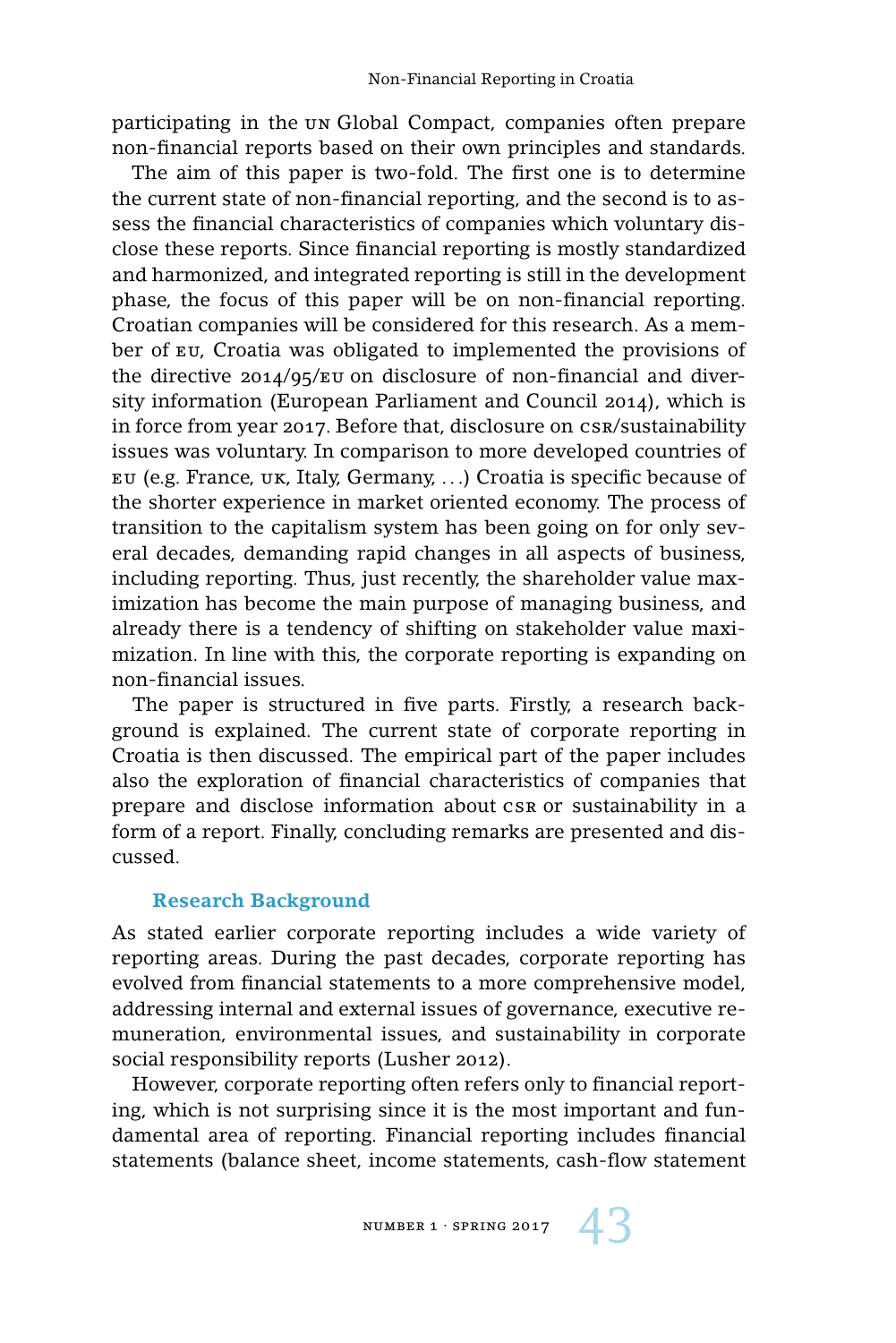and statement of equity changes) and accompanying notes. Due to its importance, financial reporting is also the most developed, standardized and harmonized area of corporate reporting. Regarding the development and current state of financial reporting, Ball (2006, 5) concluded that 'extraordinary success has been achieved in developing a comprehensive set of "high quality" IFRS (International Financial Reporting Standards) standards, in persuading almost 100 countries to adopt them, and in obtaining convergence in standards with important non-adopters (usa).'

Although, IFRS are obligatory in more than 100 countries, not all companies implement them. Mostly, ifrs are intended for large and listed companies. While their suitability for smes financial reporting has been in focus of the academic debate for some time. Vansteege (2005) summarized the arguments in favour of complete harmonization as: higher quality, lower cost of capital, existence of wide gap and practicality and efficiency; while arguments against complete harmonization include: cost arguments, tax accounting, different user needs and compliance. Regardless of benefits that complete harmonization provides, differential reporting (regarding companies' size) dominates. For the purposes of smes' reporting, IASB (International Accounting Standards Board) developed IFRS for SMES with the goal 'to provide the world's integrating capital markets with a common language for financial reporting, taking into account the needs of smes and emerging countries' (Pacter 2014). Compared to full IFRS, IFRS for SMES are: much smaller (230 pages vs. more than 3.000 pages of full ifrs), organized by topic, simplified and tailored for smes (Pacter 2014). The implementation of ifrs for smes is not widespread as the one of full ifrs, since some countries require the implementation of local standards for smes. Thus, there is a lot of space for full harmonization of financial reporting, especially for smes.

Financial reports are intended for a limited group of stakeholders, like shareholders and creditors. However, taking into account provision of stakeholder theory (first introduced by Freeman in 1984), needs of all 'individuals and groups with a stake in or claim on the company' (Melé 2008, 62) should be taken into consideration. Thus, according to this theory, managers should shift their focus from shareholders (owners) value maximization to the maximization of stakeholders value. Stakeholders include 'groups and individuals who benefit or are harmed by corporate actions' (Melé 2008, 62). In line with stakeholder theory, corporate reports content should be adjusted to stakeholders' needs.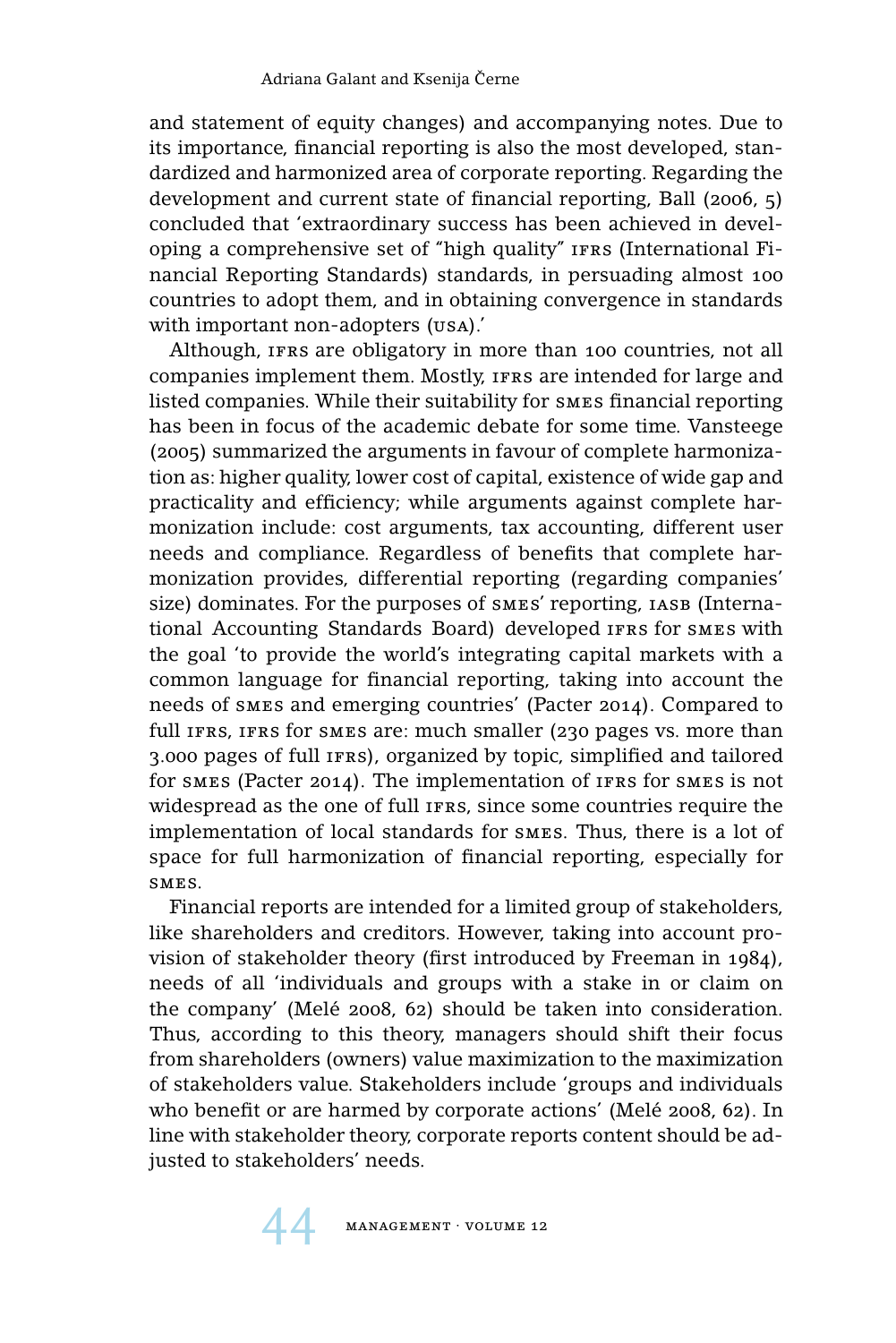Corporate social responsibility (csr), as defined by the eu Commission, represents a 'concern actions by companies over and above their legal obligations towards society and the environment' (European Commission 2011). Implementation of csr into business has several benefits for a company. Barnett and Salomon (2006, 1102) summarized the advantages of csr as follows: (1) it can help to attract resources, including quality employees, (2) it is easier to market products and services, (3) it can create unforeseen opportunities, and (4) it is a source of competitive advantage. On the other hand, integration of csr principles requires additional resources that could cause additional costs and in the end reduce companies' profit. Thus, many companies accept Friedman view that 'social responsibility of business' is only to 'increase its profits' (Porter and Kramer 2002).

For managing csr it is important to have adequate information basis. Information, and afterwards reports, regarding companies' social performance should be prepared by corporate social accounting, which by definition represents: 'the process of selecting firmlevel social performance variables, measures and measurement procedures; systematically developing information useful for evaluating the firm's social performance; and communicating such information to concerned social groups, both within and outside the firm' (Ramanathan 1976, 519). In the past decades, the development of corporate social accounting is evident. Because of that, the number of companies that issue stand-alone reports on csr issues has increased dramatically (Dhaliwal et al. 2012). Thus, firms are realizing the importance of csr and non-financial reporting. These results were also confirmed by kpmg's (2013) survey, which reported an increase of 7% in the number of companies reporting on csr, compared to the survey conducted in 2011 (71% of companies included into their research (100 largest companies from 41 countries worldwide) report on csr). Dhaliwal et al. (2011) found that disclosure of csr activities results with subsequent reduction in cost of equity capital. On the other hand, Alberts and Gunther (2011) found that companies do not disclose csr information aiming to reduce costs of capital, but due to a feeling of responsibility or of complying with stakeholders and shareholders expectations. In line with this, companies might perform csr activities and disclose on it, in order to return something to society from which they collect their resources. Grougiou, Dedoulis, and Leventis (2015) found that 'sin' companies (companies belonging to the alcohol, tobacco, gambling, nuclear energy and firearm sector) are more prone to disclose non-financial reports. By performing and disclosing on csr they are trying to com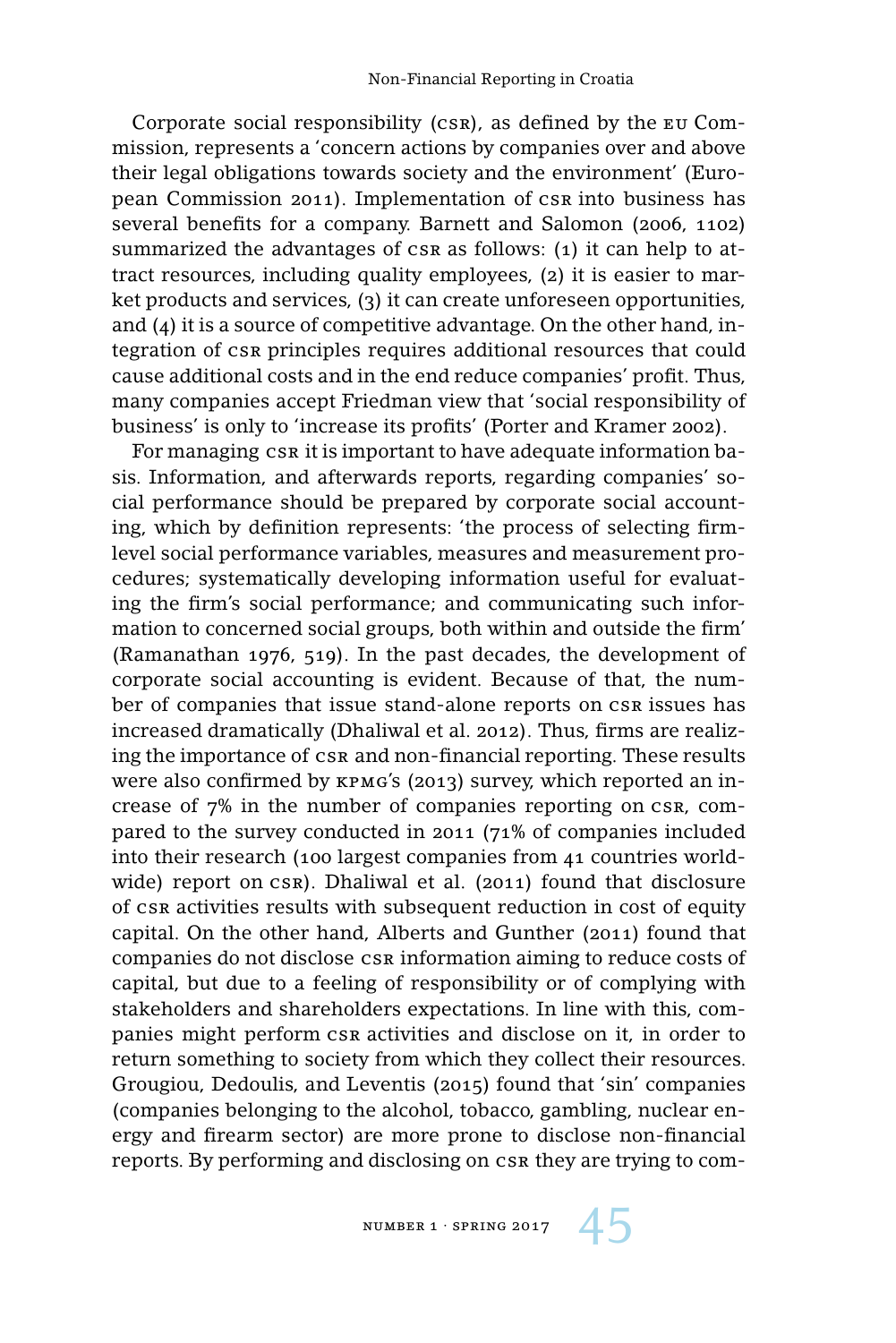pensate for the negative influence they have on society. Additional non-financial report is also needed for investors interested to invest in a social responsible company and who require information not provided through traditional financial statements and analysis (Holder-Webb et al., 2009).

Non-financial disclosure leads to economic benefits. Chester and Woofter (2005) summarized economic benefits of non-financial disclosure into two groups: indirect and direct economic benefits. Indirect economic benefits include: motivating employees, stronger management system, it encourages innovations and continuous improvement. Direct economic benefits include: the rising value of intangible assets, increasing stakeholder pressure, better stock performance, first-mover advantage, and sustainability as a proxy for good management in terms of effective risk management (Chester and Woofter 2005). This benefits are in line with kpmg's (2013) study, which found that, beside encouraging performance and innovatively, the main benefits of non-financial reporting include enhanced reputation (internally and externally) and improved internal communication. Related to economic benefits of non-financial reporting, Moser and Martin (2012) showed that cost of green investments, which (according to them) are unprofitable for the company, are lower when companies disclose their green investments.

The process of non-financial reporting, compared to financial reporting, is not harmonized and mostly not required by law. Thus, companies decide on their own whether to prepare non-financial reports, which information to include, will some initiative guidelines be followed, etc. Harmonized reports would make it easier for investors and other decision makers to analyse and understand information contained in those reports (Tschopp and Nastanski 2014). Because of poor non-financial reporting harmonization, different terms are used for disclosing information regarding social issues, like social and environmental reporting, corporate citizenship reporting, sustainability reporting (Alberts and Gunther 2011) or non-financial reporting. The law requirement for non-financial reporting is increasing, meaning that lawmakers are realizing the importance of this information. Therefore, some countries, like France, Denmark, Sweden, The Netherlands and Norway, require disclosure of csr information from certain, mostly listed, companies (Tschopp and Nastanski 2014). The tendency of upgrading non-financial reporting to a compulsory activity by the law, is in line with the directive 2014/95/eu (European Parliament and the Council 2014) regarding disclosure of non-financial and diversity information by certain large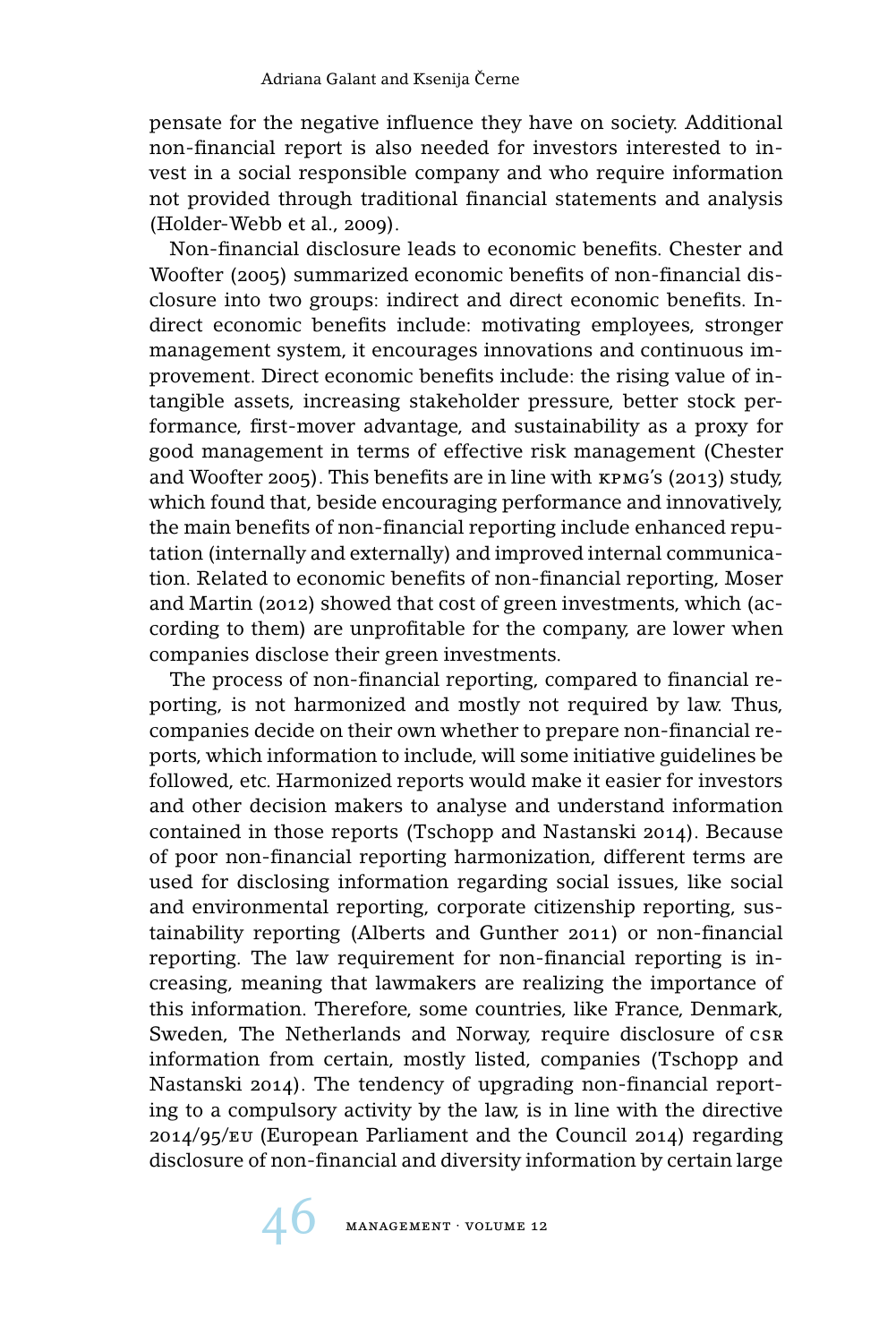undertakings and groups. Once in force, the directive 2014/95/eu will require from certain large companies to disclose in their management report, information on policies, risks and outcomes regarding environmental matters, social and employee aspects, respect for human rights, anticorruption and bribery issues, and diversity in their board of directors (European Parliament and Council 2014). This Directive should be implemented into laws, regulations and administrative provisions by member states until 6 December 2016, and from 1 January 2017, it should be in full force.

As Lusher (2012) stated, the future of corporate reporting is in integrated reporting. An integrated report can be defined as follows: 'a concise communication about how an organization's strategy, governance, performance and prospects, in the context of its external environment, lead to the creation of value over the short, medium and long term' (International Integrated Reporting Council 2013). As its name suggests, integrated reporting includes different aspects of corporate reporting in just one report. For the purposes of integrated reporting development, iirc (International Integrated Reporting Council) was established. In 2013, iirc published first integrated reporting framework. The aim of the Framework is to develop guiding principles and content elements, as well as to explain the fundamental concepts of integrated reporting (International Integrated Reporting Council 2013). Afterwards, the new framework was published, without specifying contents of the report, but encouraging companies to design report on their own, following proscribed guiding principles and information (Fried, Holtzma, and West 2014). However, iirc framework for integrated reporting has obtained several critics. According to Flower (2015) framework does not include sustainability accounting, and because of this it won't have an influence on corporate reporting in practice. Thomson (2015) has confirmed these critics, and added that proposed framework of iirc does not allow redistribution of power. Thus, revision of iirc framework is required before its further implementation.

#### **Corporate Reporting in Croatia**

By gaining independence in 1991, Croatia began the process of reforms in its economy and ownership structure. First of all, the transformation of the state to private property, as well as the emergence of a new ownership structure and privatized businesses resulted in the fact that the former institutional infrastructure was not adequate. Accounting requirements should be adapted to private property and financial markets. Soon the new accounting regulation has been in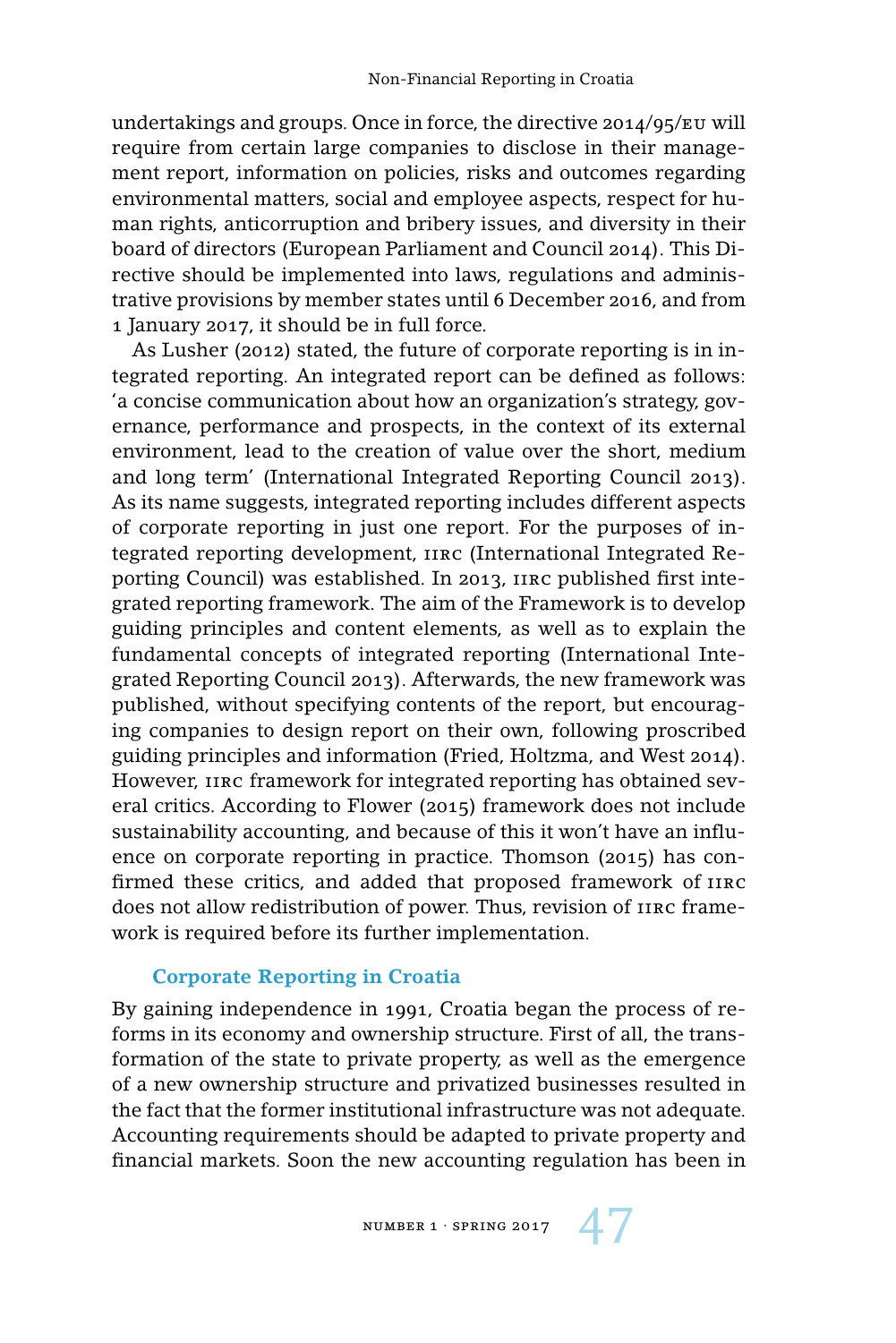compliance with the new economic system, but also with accounting and financial reporting harmonization and standardization efforts. As the next aim has been to join to the European Union, the commitment of the adoption of the acquis of European Union in the field of accounting has been done. If we briefly consider the Croatian accounting regulation in last twenty five years, it appears that firstly it was more oriented to IAS/IFRS, than to European accounting regulations, but after becoming a member state of European Union (1 July 2013), Croatian accounting regulative is in accordance with eu accounting and reporting directives.

It was expected that eu membership will expand business activity to foreign markets, as well as the entry of foreign capital in our market, increasing the number of users and non-financial and financial information contained in the financial statements of entities. The users of the financial statements, regardless of whether they are from Croatia or any other country, prefer comparable and understandable reports because on such obtained information they make their decisions. In that case we assume that non-financial information has an important and specific role. Speaking of non-financial reporting or csr reporting, there is an  $E$  Directive 2014/95/EU (European Parliament and the Council 2014), but until this directive is not mandatory, corporate reporting in Croatia will mostly refer only on financial reporting.

According to Croatian accounting law (Zakon o računovodstvu 2015) companies prepare and present their annual financial statements based on Croatian financial reporting standards - crrs or International financial reporting standards (ifrs). Micro sized, small sized and medium sized companies (classification is based on criteria including assets, number of employees and total revenues) prepare their financial statements using cras, while large companies and companies of public interest prepare their financial statements using ifrs. Besides that, micro and small sized companies are not required to prepare all statements comprised in the set of annual financial statement.

Considering the required accounting standards, financial reporting of large companies and companies of public interest is fully standardized and harmonized, while financial reporting of micro and smes is standardized, but not fully harmonized.

But disclosure of csr information is still at the beginning because it is mostly voluntary and based on the assessment. There is only one provision regarding non-financial reporting in Croatian accounting act, saying that 'If it is necessary for understanding the develop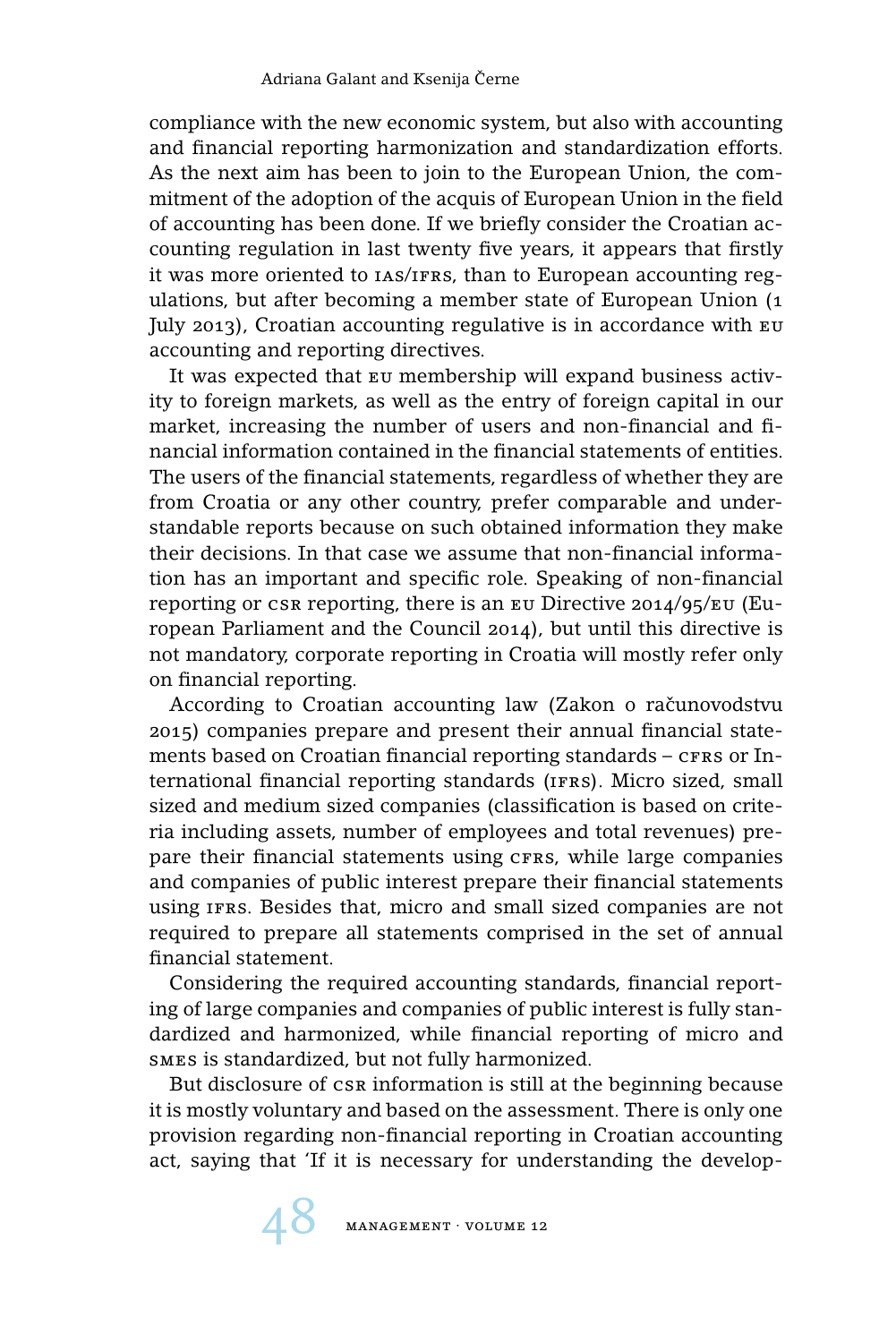ment, results of doing business and its (entrepreneur's) position, the analysis must include financial indicators and, if it is appropriate, non-financial indicators which are relevant to a particular business and which include information on environmental protection and employees.' (Zakon o računovodstvu 2015, article 21). In the case of disclosure of such non-financial information, they will be part of management report, but this provision refers only to two dimensions of crs – environment and employees. Also, if we consider paragraphs  $3$  and  $4$  of article 21 (Zakon o računovodstvu 2015), medium sized companies are not obliged to include non-financial indicators in the management report, while micro and small companies are not even obliged to prepare annual reporting, in which such information may be optionally displayed. It is somewhat understandable because it will be an additional regulatory burden for micro, small and medium sized companies, already bearing with burdensome regulatory framework.

So, considering the fact that the above mentioned provision refers only to two dimension of csr reports and stands only for large companies, the conclusion is that we are just at the very beginning of the non-financial reporting. But this situation is going to change and disclosure of csr information will increase by compulsory implementation of the previously mentioned directive 2014/95/eu (European Parliament and the Council 2014).

## **Non-Financial Reporting Initiatives**

Although non-financial reporting is not harmonized and standardized, some global initiatives have been developed aiming to promote csr/sustainability reporting. The most important initiatives of this kind are: Global Reporting Initiative (gri) and United Nations Global compact.

#### global reporting initiative

Global Reporting Initiative (gri) is an organization that promotes sustainable development by defining a sustainability reporting framework in form of guidelines for disclosing. GRI organization was founded in 1997 in Boston. The aim of its establishment was to create an accountability mechanism to ensure companies were following the ceres (Coalition for Environmentally Responsible Economies) principles for responsible environmental conduct. The first issue of guidelines was launched in 2000 (g1), which were revisited three times: in 2002 (G2), in 2006 (G3) and their latest version (G4) was released in 2013. gri reporting guidelines are used all around the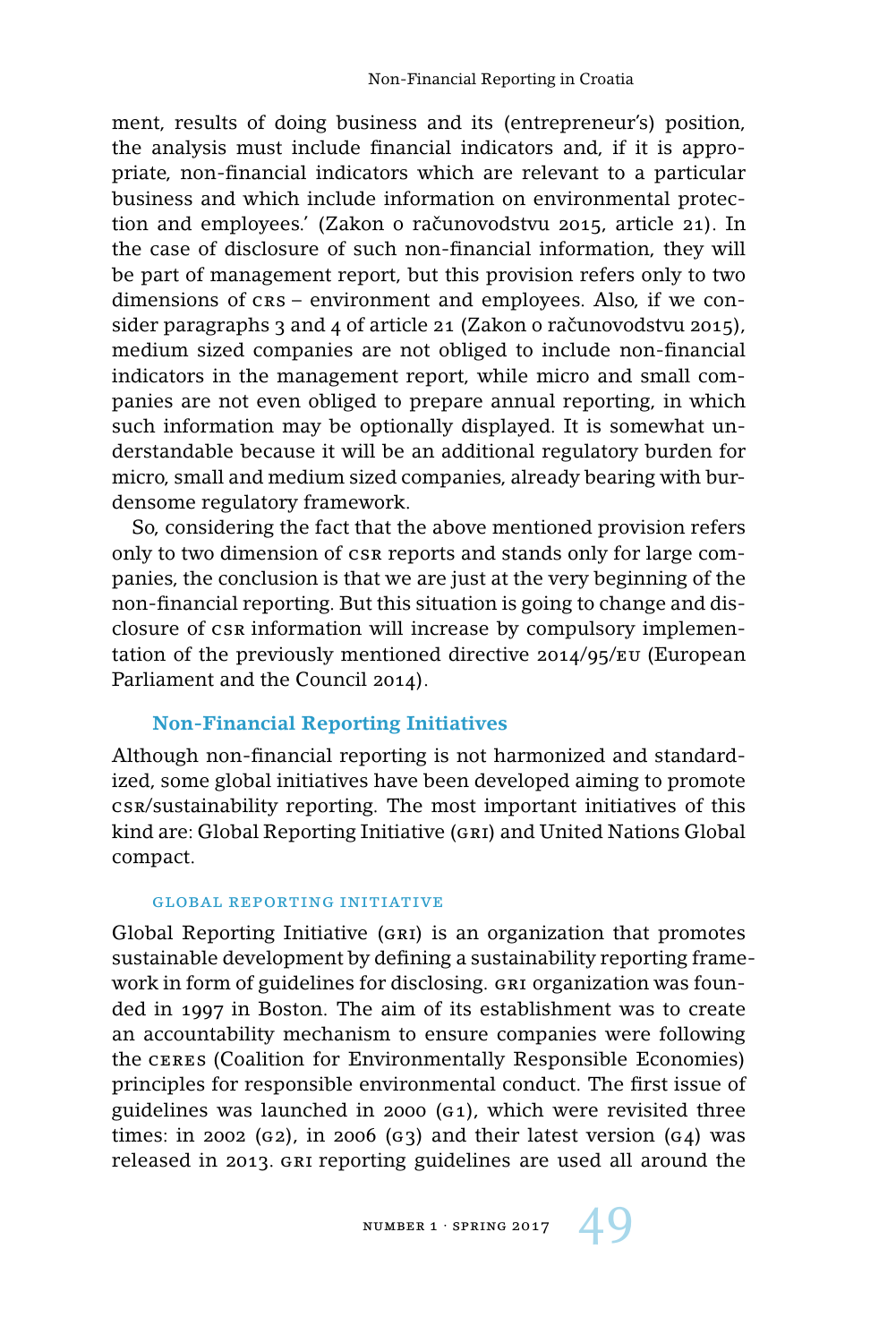world, and currently there are more than 18.000 reports issued using gri guidelines (gri 2015). The latest version of gri guidelines (g4) was issued with the aim to: 'help reporters prepare sustainability reports that matter, contain valuable information about the organization's most critical sustainability-related issues, and make such sustainability reporting standard practice.' (GRI 2013, 3).

The Guidelines consist of Reporting Principles, Standard disclosures and Implementation manual for the preparation sustainability reports by organizations. They are applicable to all organizations, regardless of their size, sector or locations. The Guidelines can be downloaded from gri web pages, and the latest issue of guidelines (g4) is available on English and 14 different languages (Arabic, Bahasa-Indonesian, Brazilian-Portuguese, Croatian, French, German, Japanese, Korean, Russian, Simplified Chinese, Spanish, Traditional Chinese, Turkish and Vietnamese). GRI Guidelines have also the application level defined as A, B and C, where C level requires minimal disclosure. If reports are externally assured then a '+' is added to the application level. There are also different statuses of reports: self-declared (application level declaration not confirmed by gri or another third party), gri – checked and third party checked.

The mission of the gri is to become the globally accepted standard in non-financial reporting and according to Tschopp and Nastanski (2014) they would be the best standards solution in providing decision useful information regarding csr/sustainability.

## un global compact, communication on progress

un Global Compact is 'a leadership platform for the development, implementation and disclosure of responsible and sustainable corporate policies and practices' (see www.unglobalcompact.org). This initiative (established in 2000) seeks from participating organizations (business and non-business) to adjust their operations with ten universally accepted principles in the following areas: human rights, labour, environment and anti-corruption. It has over 8.000 participants from more than 140 countries (www.unglobalcompact.org).

Participants in un Global Compact initiative are required to issue an annual report and to disclose it to stakeholders. The report should contain information about progress made in implementing the ten principles of the un Global Compact. The cop should be posted on the Global Compact website and organizations are required to distribute it widely with their stakeholders. Each cop should contain three compulsory elements: the statement of the chief executive, the distribution of practical actions and the measurement of outcomes.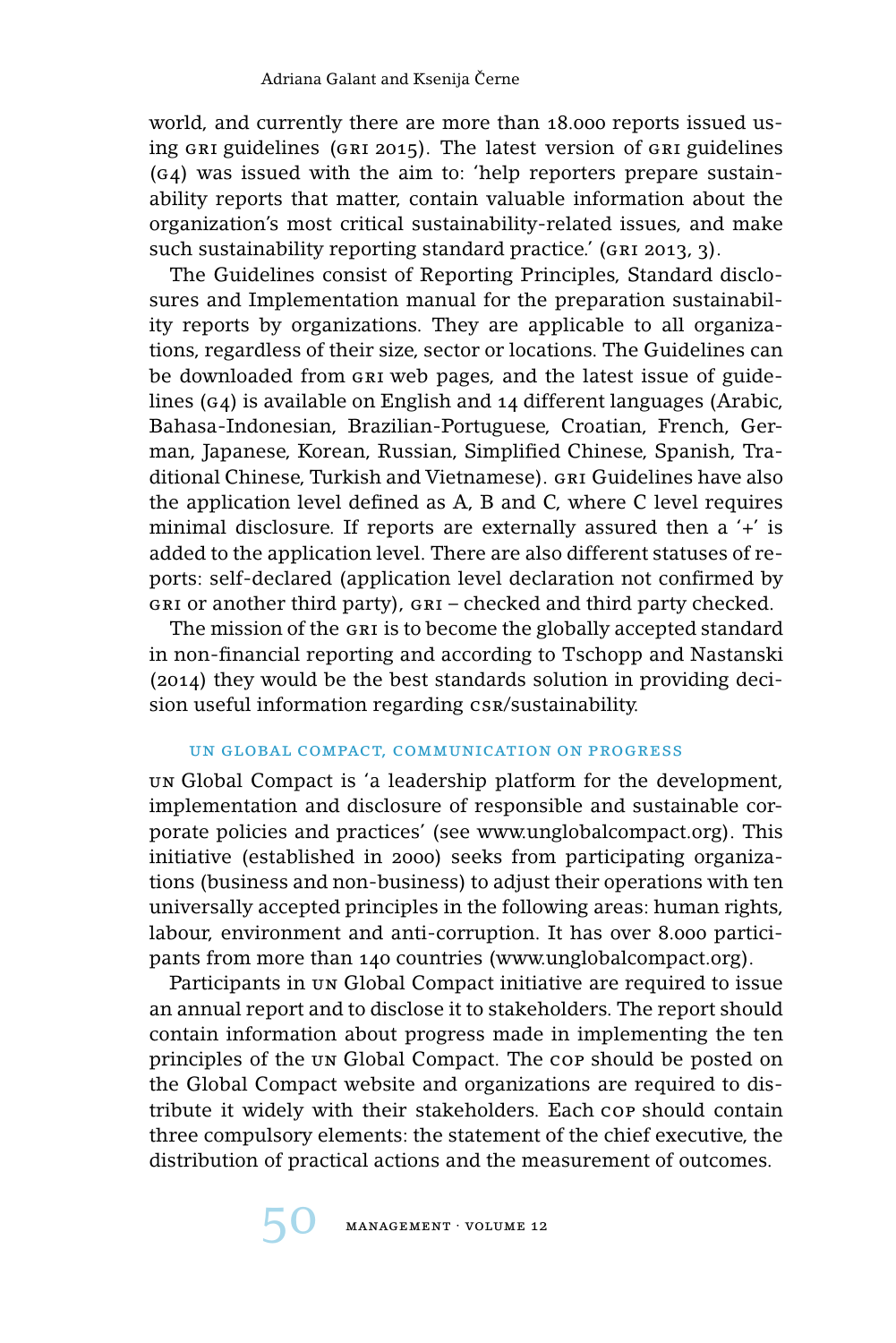Based on the self-assessment of cop's content, organizations are classified into three main categories: (1) gc Learner, (2) gc Active and (3) gc Advanced. gc Active are business participants that fulfil all minimum content requirements while gc Learner are the ones that do not fulfil them. The most advanced cops are characterized as gc Advanced.

Since un Global Compact does not include standards for disclosing information regarding csr, participants are encouraged to use other complementary reporting frameworks to create their cops, for example GRI guidelines. These two initiatives (GRI and UN Global Compact) offer a document entitled 'Making the Connection' for implementation of both initiatives (www.unglobalcompact.org).

## **Research Methodology**

#### sample

The sample comprised of Croatian publicly listed companies in the year 2013. There were in total 156 shares listed on the Zagreb Stock Exchange at September 12, 2015. The final sample used in this research comprises 114 companies, since some companies were excluded:

- 8 companies with preference shares (companies that issued preference shares have also issued ordinary shares),
- 18 financial sector companies (due to different structure of financial statements),
- 2 companies in the process of liquidation and bankruptcy,
- 7 companies part of a parent company whose shares are also listed (most of these companies prepare non-financial report at the level of parent company), and
- 7 companies due to unavailable financial statements in 2013.

Companies from all industry sectors (except from the financial sector) were taken into account, and their distribution by industry sector is presented in table 1. As evident from table 1, the majority of companies included in the sample are from the manufacturing sector (34%), followed by accommodation and  $F$ &B (food and beverages) providers (25%).

Table 2 shows the descriptive statistics of variables used in research. Number of employees, total revenues and total assets were used as proxies for companies' size. Return on asset (ROA) was calculated as the ratio between net profit or loss and total asset, leverage ratio was calculated as the ration between total liabilities and total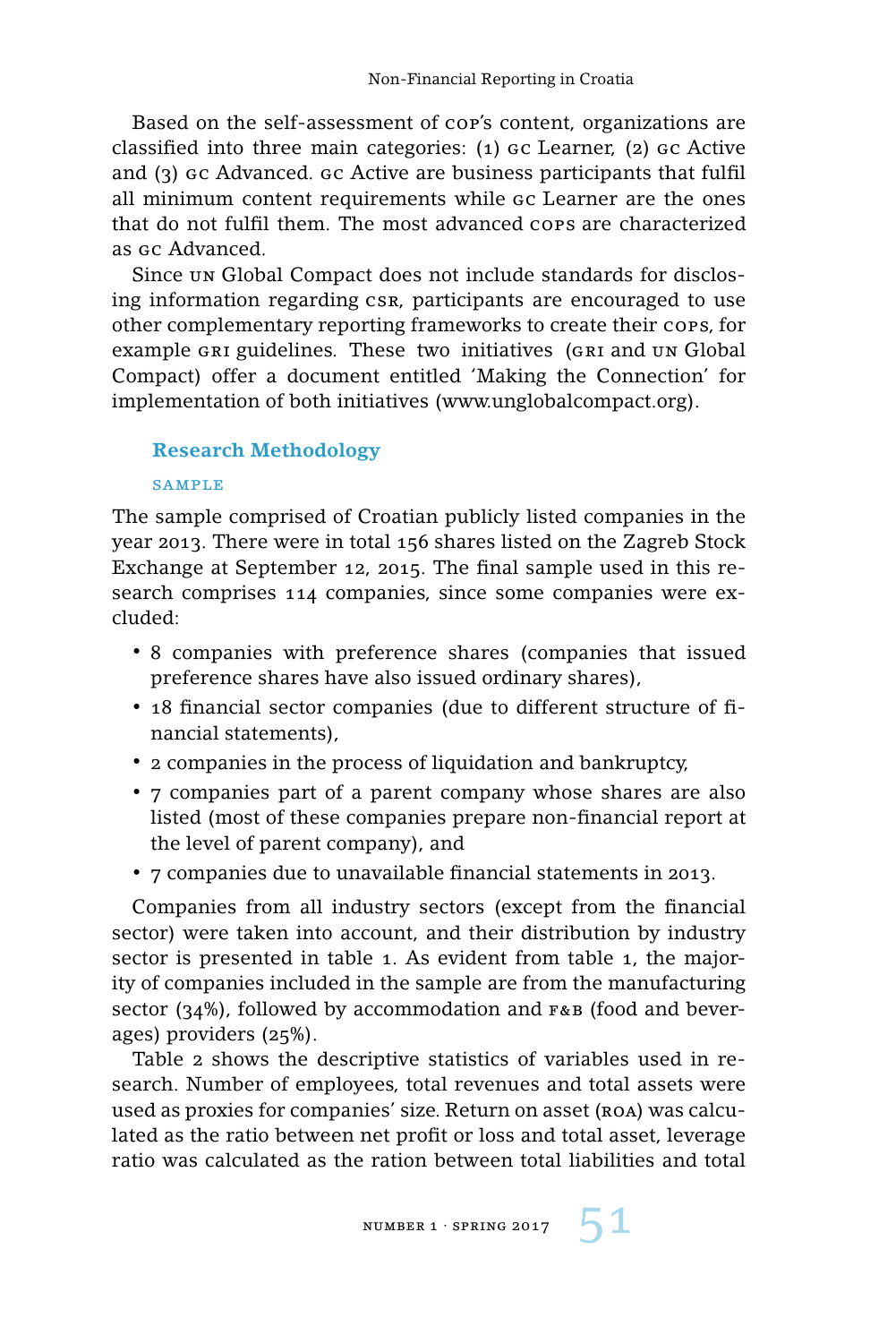#### Adriana Galant and Ksenija Černe

| 5            |
|--------------|
| 39           |
| 5            |
| 12           |
| 10           |
| 29           |
| 3            |
| 3            |
| 7            |
| $\mathbf{1}$ |
| 114          |
|              |

table 1 The Industry Sector Distribution of Companies Included into Sample

NOTES Based on companies financial statements (http://zse.hr).

Item *N* Min Max Mean Std. dev. Disclosure (yes = 1, no = 0) 114 0.0 1.0 0.158 0.3663 Employees number 111 1.0 13460.0 908.865 1639.7090 Total revenues (mil kn) 114 0.17 28,525.00 877.10 2,833.71 Total assets (mil kn) 114 20.10 25,909.00 1.202.43 2,875.05  $ROA$  114 -0.715 0.418 -0.0245 0.1229 Leverage ratio 114 0.033 8.017 0.6250 0.8237 Efficiency ratio 114 0.1765 1.8418 0.9434 0.2602

table 2 Descriptive Statistics of Variables Used in Research

NOTES Based on companies financial statements (http://zse.hr).

asset, while the efficiency ratio was calculated as a ration between total revenues and total expenditures.

Out of the sample, 18 or 16% of companies disclosed non-financial report. Observed at the sector level, the majority of companies disclosing non-financial report is operating in the manufacturing sector (11 companies), followed by sector of agriculture, forestry and fisheries (3 companies). Although, the second largest sector in the sample is accommodation and  $F&B$  (food and beverages) providers, no company from this sector discloses non-financial reports. Taking into account the nature of this sector (high environment dependence), there should be more non-financial reports prepared by this specific sector.

## variables

Since the aim of this research is to determine the financial characteristics of companies that disclose non-financial report, the depended variable was defined as follows: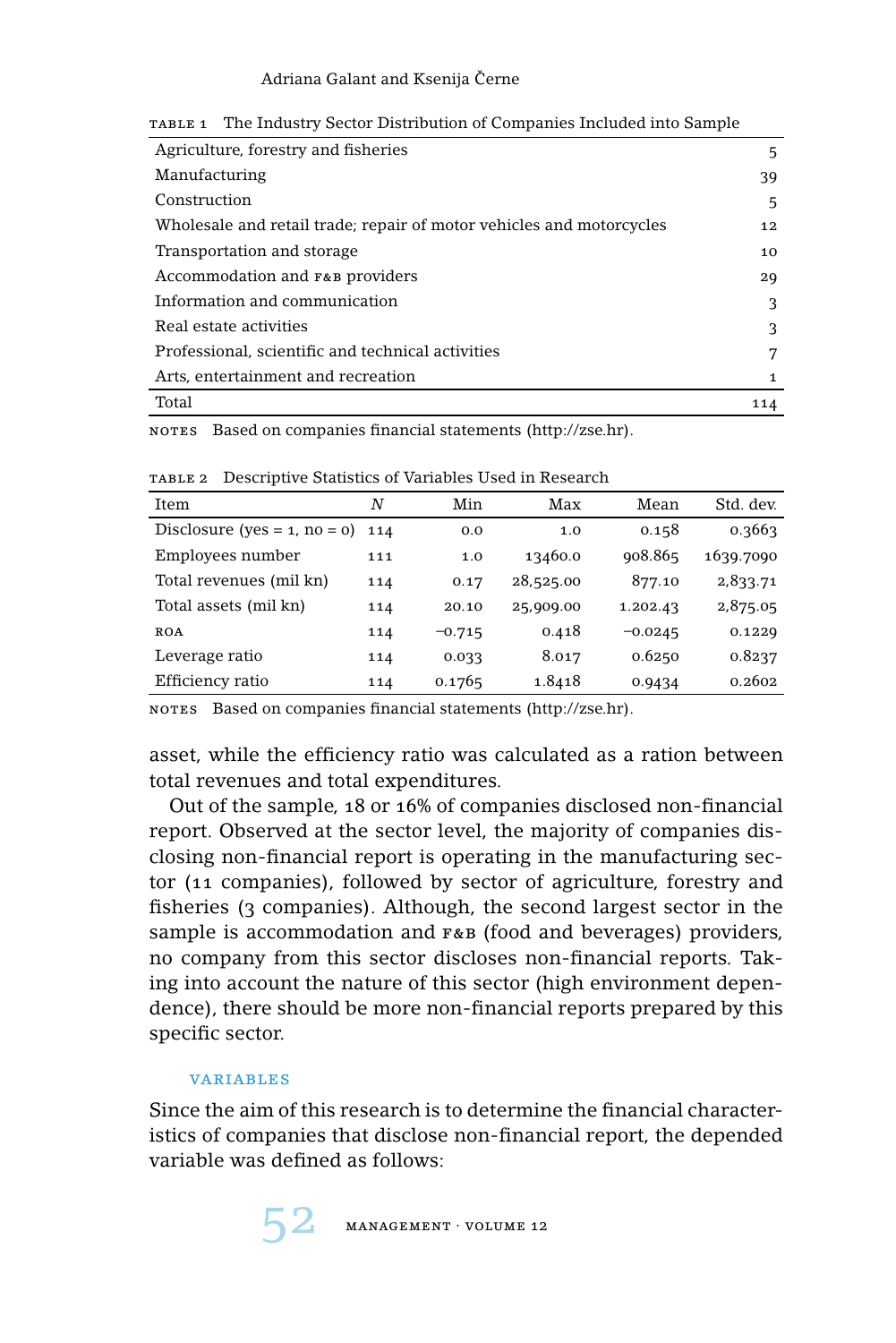- 1 company discloses non-financial report,
- 0 company does not disclose non-financial report.

For companies included into sample that are part of another Croatian company (but not listed at the Zagreb Stock exchange), non-financial reports of the parent company were taken into account as well. If a parent company disclosed non-financial report, this was also recognized, as a reporting of company part of the group. Information whether one company lists a non-financial report was obtained by exploring GRI reports database, un Global Compact database and companies web site.

The following independent variables were included in the research:

- *Size:* total assets, total revenues and employees number,
- *Profitability:* return on asset (ROA),
- *Indebtedness:* leverage ration,
- *Efficiency:* efficiency ratio.

Data for independent variables were collected from companies financial statements published on the Zagreb Stock Exchange for the year 2013.

## **Hypotheses and Research Results**

Non-financial reporting in Croatia is still voluntary, meaning companies decide on their own whether to prepare and disclose this report or not. In an attempt to determine the financial characteristics of companies preparing and disclosing non-financial reports the following hypothesis were defined:

- h1 *The disclosure of non-financial reports is positively correlated with companies' size.*
- h2 *The disclosure of non-financial reports is positively correlated with companies' profitability.*
- h3 *The disclosure of non-financial reports is negatively correlated with company's indebtedness.*
- h4 *The disclosure of non-financial reports is positively correlated with companies' efficiency.*

The first hypothesis assumes that larger companies are more prone to prepare and disclose non-financial reports. They have more resources (e.g. employees) on their disposal, which can be used for non-financial reporting disclosure. In addition, they are more visible in the environment (more exposed to the public) and have higher possibility to effect the society they operate in.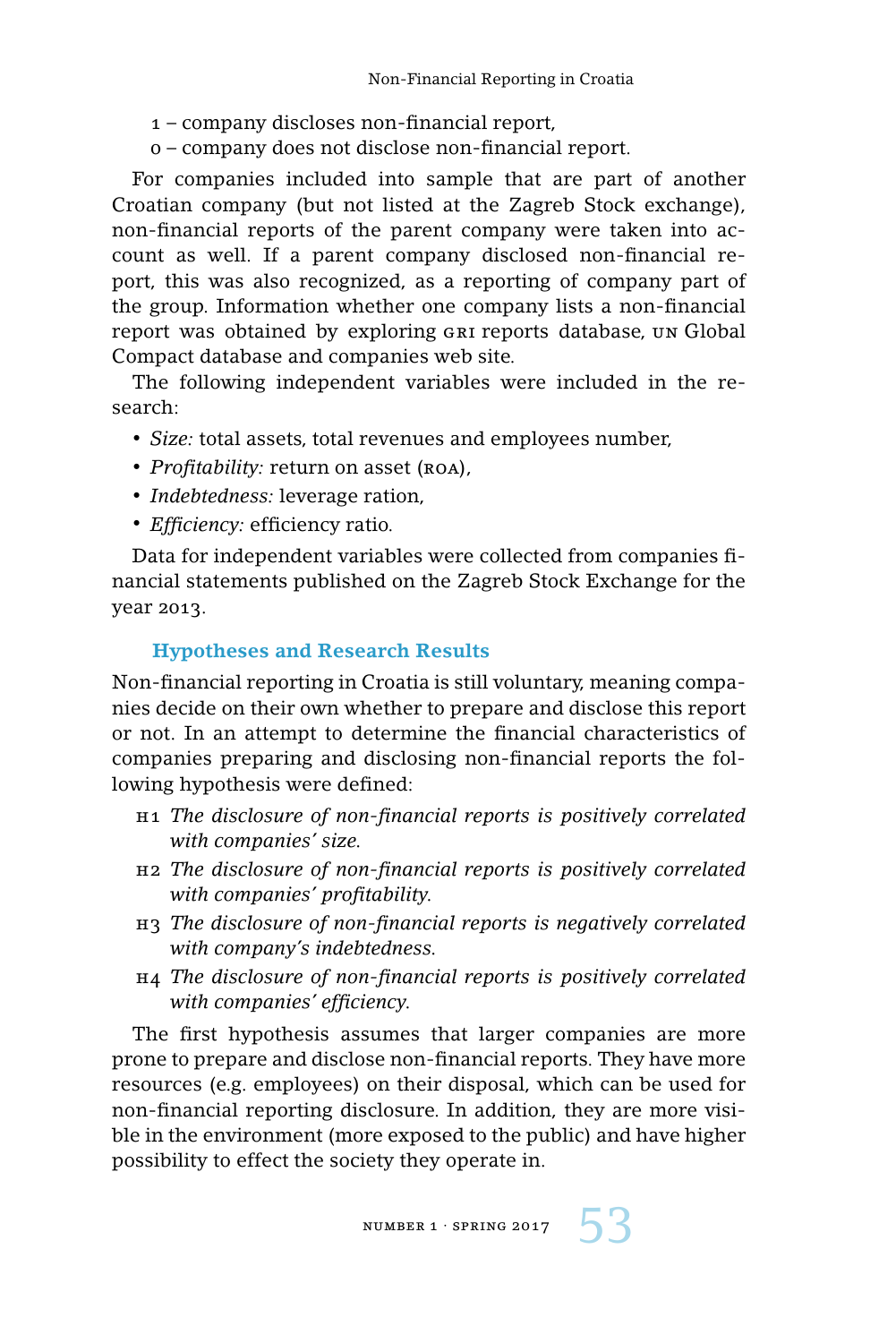#### Adriana Galant and Ksenija Černe

| Independent variable | $\left( 1\right)$ | $\left( 2\right)$ | (3)    | (4)      | (5)     | (6)   |
|----------------------|-------------------|-------------------|--------|----------|---------|-------|
| Log employees number | 3.250             | 0.790             | 16.919 | 0.000    | 25.790  | 0.421 |
| Log total revenues   | 3.327             | 0.778             | 18.034 | 0.000    | 27.870  | 0.520 |
| Log total asset      | 3.211             | 0.769             | 17.415 | 0.000    | 24.810  | 0.407 |
| <b>ROA</b>           | 5.646             | 2.777             | 4.132  | 0.042    | 283.160 | 0.073 |
| Leverage ratio       | $-0.293$          | 0.565             | 0.270  | $0.603*$ | 0.746   | 0.006 |
| Efficiency ratio     | 2.002             | 1.127             | 3.157  | 0.076    | 7.405   | 0.052 |
|                      |                   |                   |        |          |         |       |

table 3 The Univariate Logistic Regression Results

NOTES Column headings are as follows:  $(1)$  coefficient (beta),  $(2)$  se,  $(3)$  Wald,  $(4)$ significance, (5) odds ratio, (6) Nagelkerke *R*2.

As for other hypothesis, they assume that financially superior companies are more prone to prepare and disclose non-financial reports. The relationship between csr/sustainability and company's financial performance has been researched for some time. However, one unique conclusion about this relationship hasn't been made, although, positive relationship prevails (Al-Tuwaijri et al. 2004; Becchetti and Trovato 2011; Erhemjamts et al. 2013; Rodgers et al. 2013; Škare and Golja 2012).

To determine the correlation between non-financial reporting and companies' size, profitability, indebtedness and efficiency univariate binary logistic regression was conducted. As previously mentioned, the dependent variable is binomial where '1' indicates company discloses non-financial report and '0' company does not disclose nonfinancial report. Independent variables, used in this research, were companies' size (logarithms of total asset, total revenues and employees' number), roa, leverage ratio and efficiency ratio.

Obtained results of univariate logistic regression indicate that there is positive correlation between company's size, profitability, efficiency and non-financial reporting (table 3).

According to univariate logit regression results, hypothesis 1 is accepted at the confidence level of 99%. Positive correlation between non-financial reporting and company size is confirmed using all three proxies for size: employees number ( $\beta$  = 3.250 and  $p$  < 0.001), total revenues ( $\beta$  = 3.327 and  $p$  < 0.001) and total asset ( $\beta$  = 3.211 and  $p < 0.001$ ).

The second hypothesis is accepted at the confidence level of 95%. Thus, positive correlation between non-financial reporting and the company's profitability (ROA) is confirmed ( $β = 5.646$  and  $p = 0.042$ ).

The results of testing the third hypothesis indicate negative correlation between non-financial reporting and companies indebtedness ( $\beta$  = –0.293). However, this finding is statistically insignificant ( $p$  =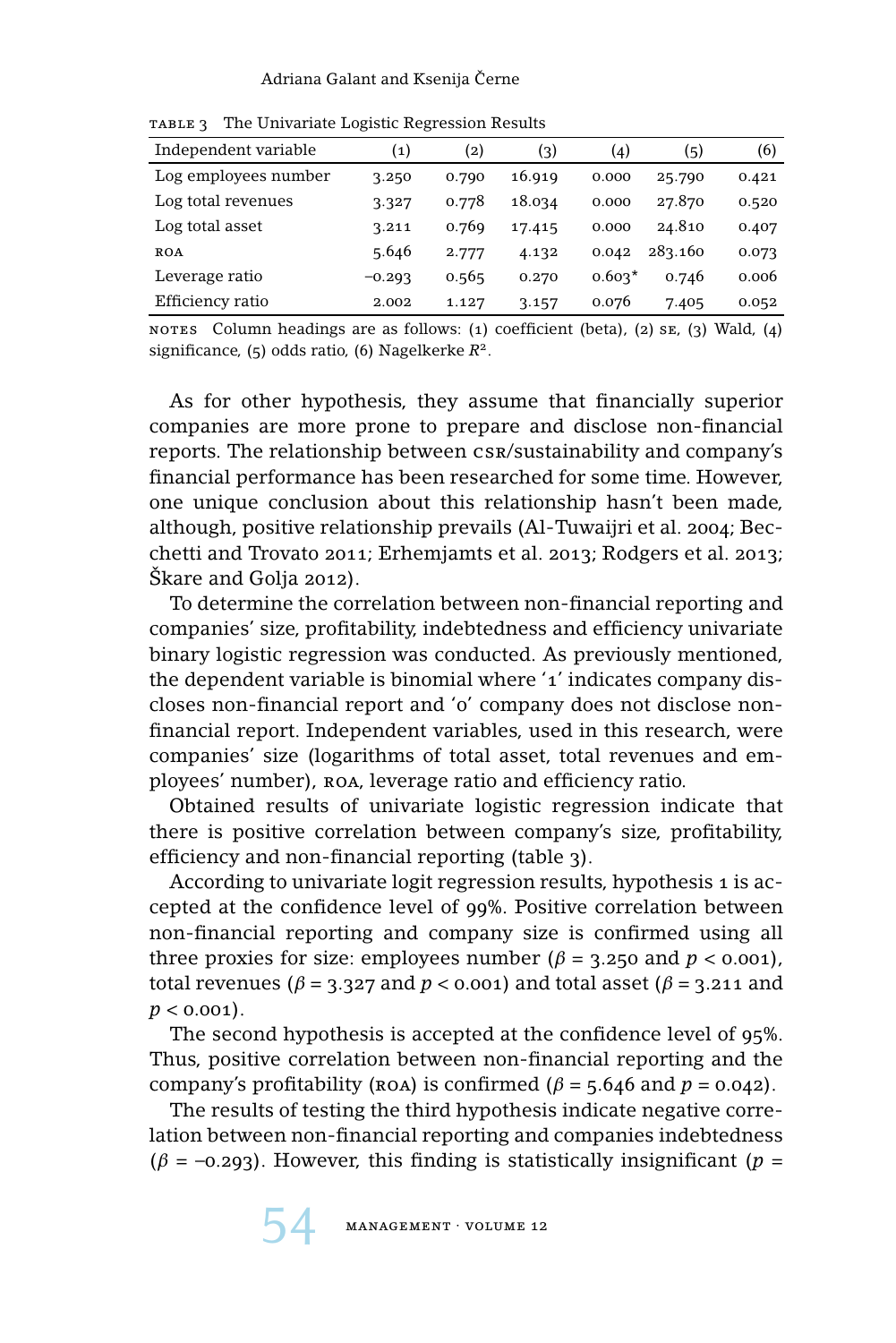0.603), so the third hypothesis cannot be accepted. Finally, the fourth hypothesis is accepted at the confidence level of 90%. Positive correlation between non-financial reporting and companies efficiency is confirmed ( $β = 2.002$  and  $p = 0.076$ ).

### **Conclusion**

In the past decades, the most important source of corporate information for managers and other stakeholders, where financial reports. However, trends are changing and financial information are not enough anymore for managing contemporary company. Therefore, new information is required. As Lusher (2012) argued, nowadays the emphasis is on corporate social reporting, i.e. non-financial reporting. Thus, csr becomes more in the focus of corporate communication (Arvidsson 2010).

csr is increasing in importance and because of that, managers need to have adequate information for managing it in the right way. The csr information are mostly non-financial and they should be prepared by corporate social accounting. Compared to financial reporting, non-financial reporting is not harmonized enough and is not obligated by the law in the majority of countries. So, companies decide on their own whether to prepare a report on this issue or not. The number of companies issuing stand – alone non-financial report is increasing (Dhaliwall 2012). Thus, companies have realized all benefits this part of corporate reporting can bring.

The aim of this paper was to determine the current state of nonfinancial reporting in Croatia, as well as the financial characteristics of companies that decide to disclose non-financial reports. The results have shown that only a small portion of Croatian publicly listed companies discloses non-financial reports. As for financial characteristics, the results have revealed that larger companies, in terms of employees' number, total revenues and total asset, profitable and efficient companies, are more probable to disclose information on this issue. The connection between disclosing and indebtedness was also tested, but it isn't statistically significant.

Based on the presented results it could be concluded that companies disposing with larger amount of resources, greater amount of revenues and larger number of employees are more probable to disclose non-financial reports. Those companies have a larger number of stakeholders whose interests they should take care and the higher potential to make a change in society. In addition, financially superior companies, in terms of profitability and efficiency, are more probable to disclose non-financial report.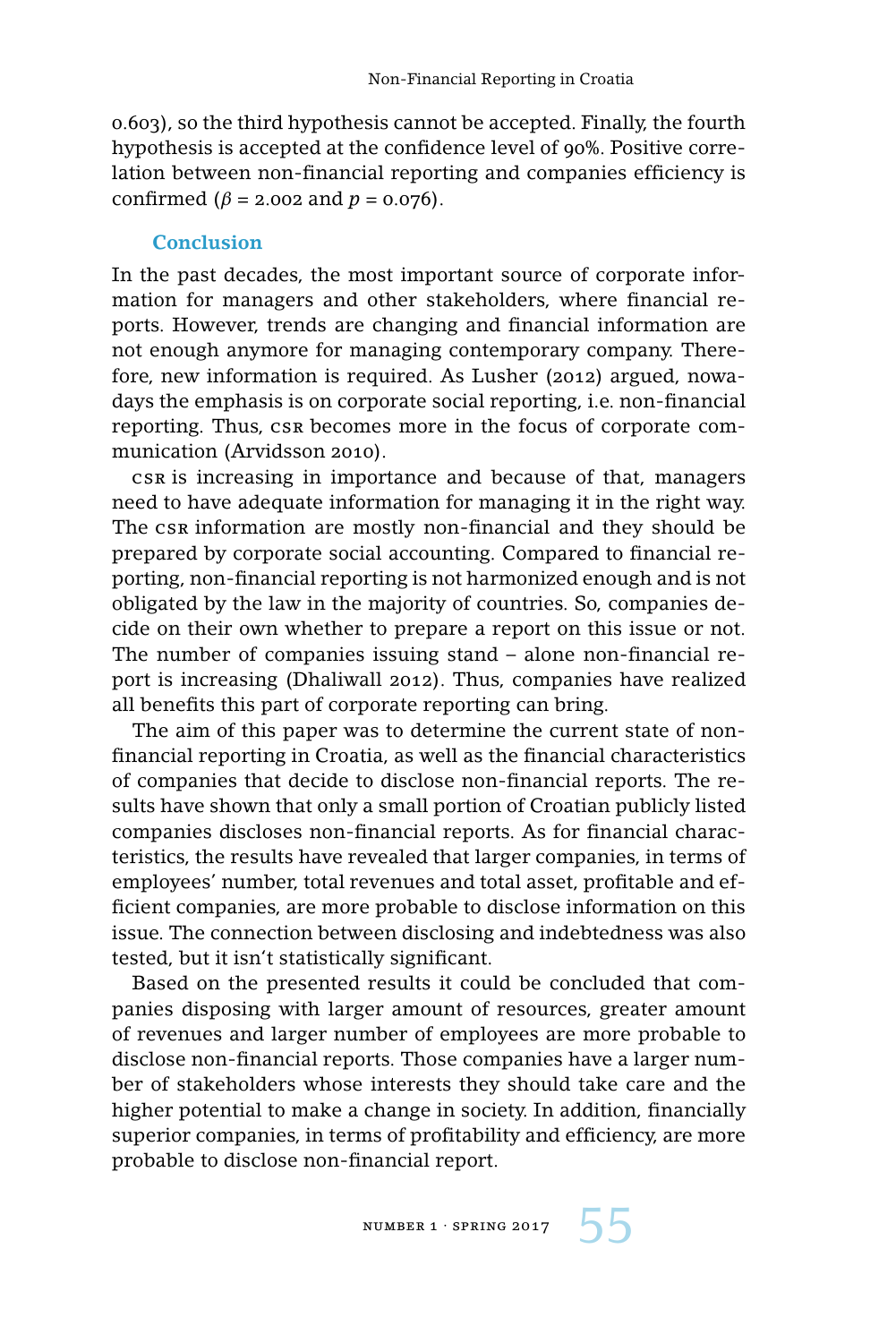Another conclusion that can be drawn is the need for further development of corporate social accounting, including standardization and harmonization of non-financial reporting guidelines. Only a small number of companies prepare non-financial reports, so there is the need for making non-financial reporting compulsory by law, as it is in some countries. The latest version of the GRI guidelines (GRI) are available in Croatian language and no additional fees aren't required for their downloading, so language and downloading costs cannot be considered as a reason not to disclose non-financial report. Thus, further research in corporate reporting should go in the direction of non-financial reporting development, with the focus on its standardization and harmonization.

The contribution of this research is in revealing financial characteristics of companies' voluntary disclosing non-financial reports. Despite the benefits of non-financial reporting, it is still reserved only for larger and financial superior companies. Thus, the benefits of non-financial reporting should be more promoted. In addition, standards and guidelines for non-financial reporting should be customized to the needs of smaller companies, as well.

#### **References**

- Alberts, C., and T. Günther. 2011. 'Disclose Or Not Disclose: Determinants of Social Reporting for stoxx Europe 600 Firms.' *Zeitschrift für Planung and Unternehmenssteuerung* 21:323–47.
- Al-Tuwaijri, S. A., T. E. Christenses, and K. E. Hughes II. 2004. 'The Relations among Environmental Disclosure, Environmental Performance, and Economic Performance: A Simultaneous Equations Approach.' *Accounting, Organization and Society* 29:447–71.
- Arvidsson, S. 2010. 'Communication of Corporate Social Responsibility: A Study of the Views of Management Teams in Large Companies.' *Journal of Business Ethics* 96:339–54.
- Ball, R. 2006. 'International Financial Reporting Standards (ifrs): Pros and Cons for Investors.' *Accounting and Business Research* 36 (9): 5–27.
- Barnett, M. L., and R. M. Salomon. 2006. 'Beyond Dichotomy: The Curvilinear Relationship between Social Responsibility and Financial Performance.' *Strategic Management Journal* 27:1101–22.
- Becchetti, L., and G. Trovato. 2011. 'Corporate Social Responsibility and Firm Efficiency: A Latent Class Stochastic Frontier Analysis.' *Journal of Productivity Analysis* 36:231–46.
- Chester, R. J., and J. K. Woofter. 2005. 'Non-Financial Disclosure and Strategic Planning: Sustainability Reporting for Good Corporate Governance.' Master thesis, Blekinge Institute of Technology, Karlskrona.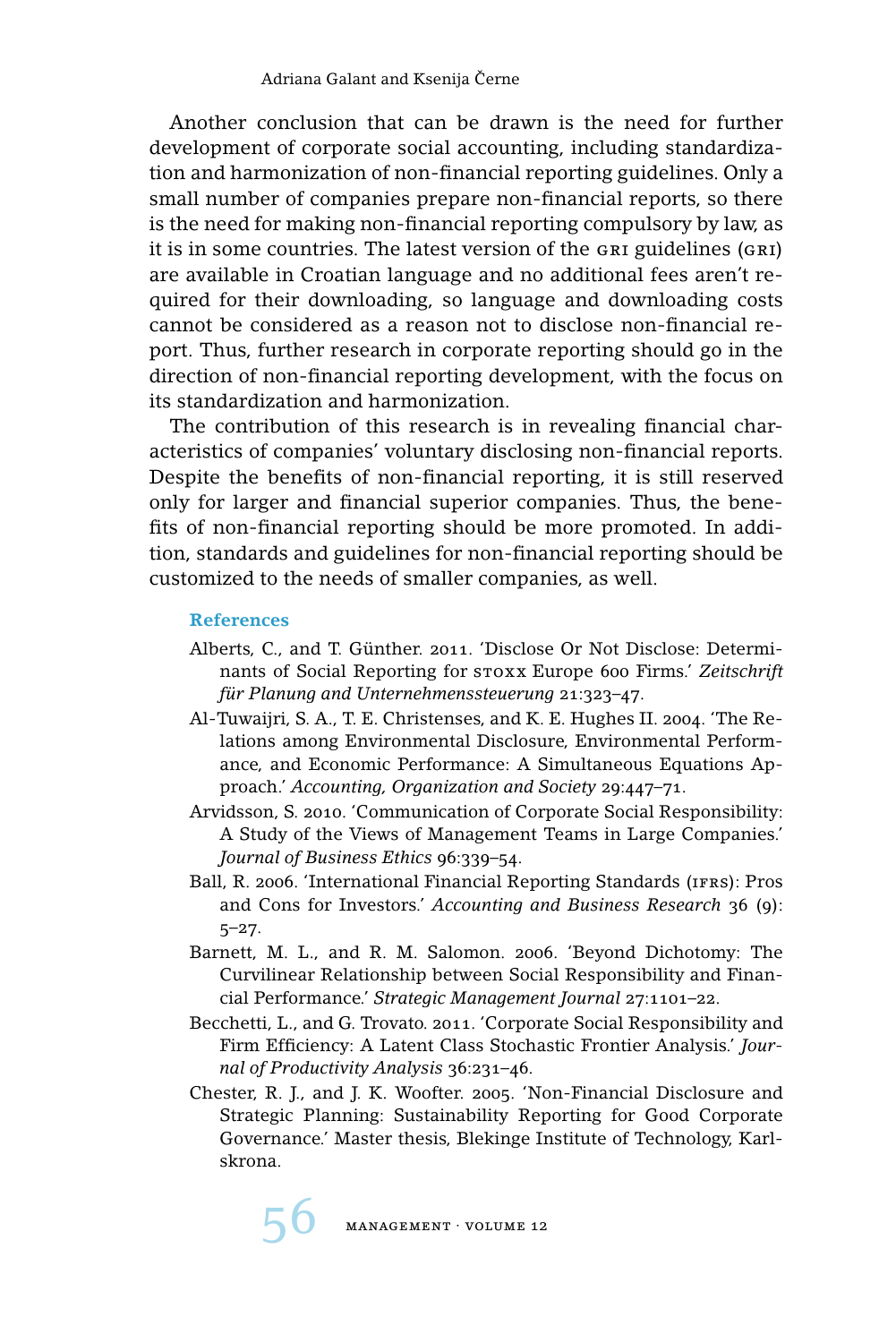- Dhaliwal, D. S., O. Z. Li, A. Tsang, and Y. G. Yang. 2011. 'Voluntary Nonfinancial Disclosure and the Cost of Equity Capital: The Initiation of Corporate Social Responsibility Reporting.' *The Accounting Review* 86 (1): 59–100.
- Dhaliwal, D. S., S. Radhakrishnan, A. Tsang, and Y. G. Yang. 2012. 'Nonfinancial Disclosure and Analyst Forecast Accuracy: International Evidence on Corporate Social Responsibility Disclosure.' *The Accounting Review* 87 (3): 723–59.
- Erhemjamts, O., Q. Li, and A. Venkateswaran. 2013. 'Corporate Social Responsibility and its Impact on Firms' Investment Policy, Organizational Structure, and Performance.' *Journal of Business Ethics* 118:395–412.
- Ernst&Young 2009. 'Non-Financial Reporting.' http://www.ey.com/ Publication/vwLUAssets/Non-financial\_reporting/\$FILE/Climate %20change\_Non%20financial%20reporting.pdf
- European Commission. 2011. 'A Renewed eu Strategy 2011–14 for Corporate Social Responsibility.' com(2011) 681 final, European Commission, Brussels.
- European Parliament and Council. 2014. Directive 2014/95/eu of the European Parliament and of the Council Amending Directive 2013/ 34/eu As Regards Disclosure of Non-Financial and diversity Information by Certain Large Undertakings and Groups. *Official Journal* of the European Union, L 330, 1-9.
- Flower, J. 2015. 'The International Integrated Reporting Council: A Story of Failure.' *Critical Perspectives on Accounting* 27:1–17.
- Fried, A., M. P. Holtzma, and D. Mest. 2014. 'Integrated Reporting: The New Annual Report for the 21st Century?' *Financial Executives* 3:24– 37.
- Global Reporting Initiative. 2013. 'g4 Sustainability Reporting Guidelines, Reporting Principles and Standard Disclosures.' https://www .globalreporting.org/resourcelibrary/GRIG4-Part1-Reporting -Principles-and-Standard-Disclosures.pdf
- Grougiou, V., E. Dedoulis, and S. Leventis. 2015. 'Corporate Social Responsibility Reporting and Organizational Stigma: The Case of "Sin" Industries.' *Journal of Business Research* 69 (2): 905–14.
- Holder-Webb, L., J. R. Cohen, L. Nath, and D. Wood. 2009. 'The Supply of Corporate Social Responsibility Disclosures among U.S. Firms.' *Journal of Business Ethics* 84:497–527.
- International Integrated Reporting Council. 2013. 'Integrated Reporting.' http://integratedreporting.org/wp-content/uploads/2015/03/13 -12-08-THE-INTERNATIONAL-IR-FRAMEWORK-2-1.pdf
- kpmg. 2013. 'The kpmg Survey of Corporate Responsibility Reporting 2013.' https://www.kpmg.com/Global/en/IssuesAndInsights/ ArticlesPublications/corporate-responsibility/Documents/corporate -responsibility-reporting-survey-2013-exec-summary.pdf